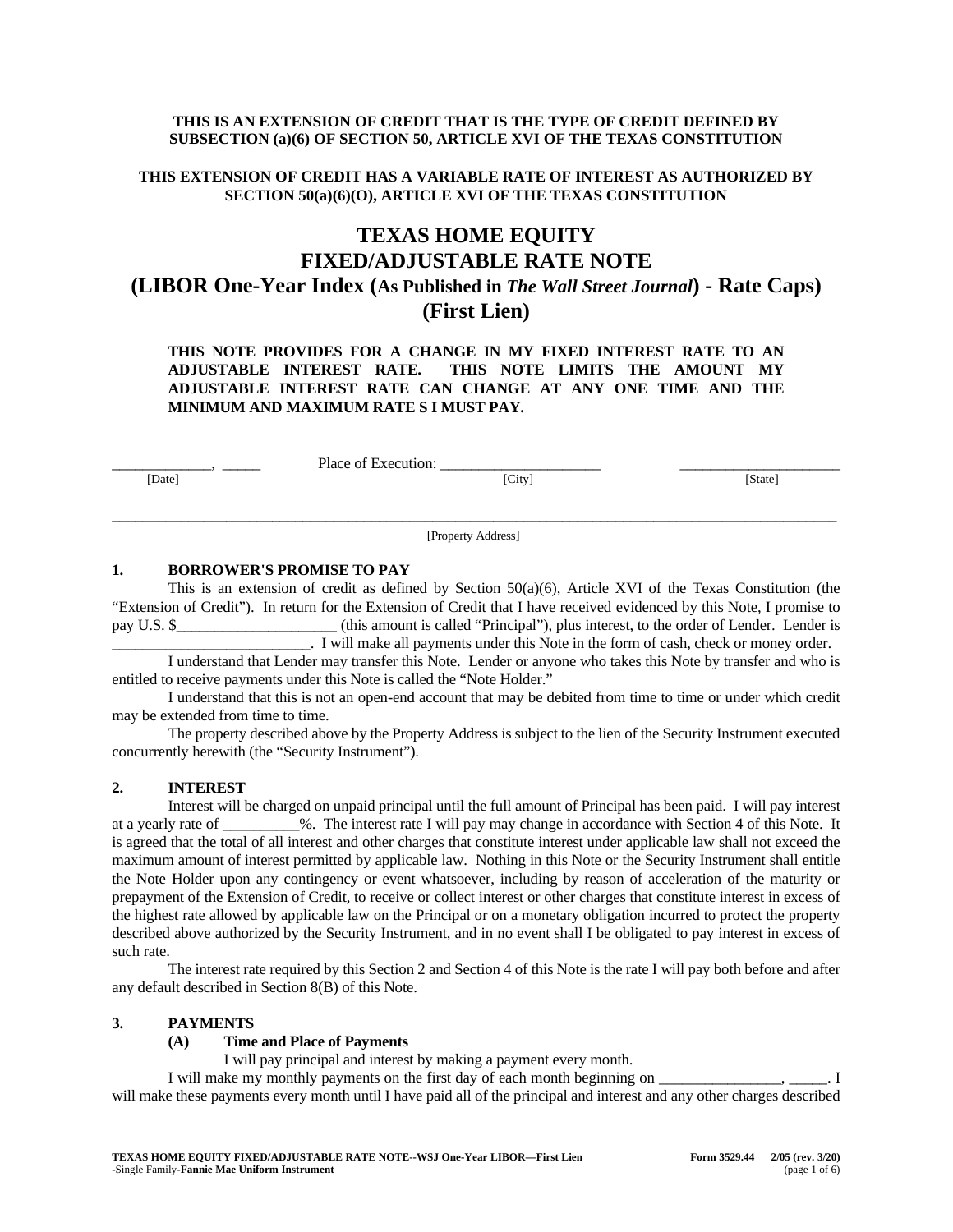below that I may owe under this Note. Each monthly payment will be applied as of its scheduled due date and will be applied to interest before Principal. If, on \_\_\_\_\_\_\_\_\_\_\_\_\_\_\_\_\_\_\_\_\_\_\_\_\_, \_\_\_\_\_\_\_\_\_, I still owe amounts under this

Note, I will pay those amounts in full on that date, which is called the "Maturity Date." I will make my monthly payments at  $\overline{a}$ 

different place if required by the Note Holder.

# **(B) Amount of My Initial Monthly Payments**

Each of my initial monthly payments will be in the amount of U.S. \$\_\_\_\_\_\_\_\_\_\_\_\_\_\_\_\_\_\_. This amount may change.

# **(C) Monthly Payment Changes**

Changes in my monthly payment will reflect changes in the unpaid principal of the Extension of Credit and in the interest rate that I must pay. The Note Holder will determine my new interest rate and the changed amount of my monthly payment in accordance with Section 4 of this Note.

# **4. ADJUSTABLE INTEREST RATE AND MONTHLY PAYMENT CHANGES**

#### **(A) Change Dates**

The initial fixed interest rate I will pay will change to an adjustable interest rate on the first day of \_\_\_\_\_\_\_\_\_,

\_\_\_\_\_\_\_, and the adjustable interest rate I will pay may change on that day every 12th month thereafter. The date on which my initial fixed interest rate changes to an adjustable interest rate, and each date on which my adjustable interest rate could change, is called a "Change Date".

# **(B) The Index**

Beginning with the first Change Date, my adjustable interest rate will be based on an Index that is calculated and provided to the general public by an administrator (the "Administrator"). The "Index" is a benchmark, known as the one-year U.S. dollar (USD) LIBOR index. The Index is currently published in, or on the website of, *The Wall Street Journal*. The most recent Index value available as of the date 45 days before each Change Date is called the "Current Index," provided that if the Current Index is less than zero, then the Current Index will be deemed to be zero for purposes of calculating my interest rate.

If the Index is no longer available, it will be replaced in accordance with Section 4(G) below.

# **(C) Calculation of Changes**

Before each Change Date, the Note Holder will calculate my new interest rate by adding

percentage points (\_\_\_\_\_\_\_\_\_%) (the "Margin") to the Current Index. The Margin may change if the Index is replaced by the Note Holder in accordance with Section 4(G)(2) below. The Note Holder will then round the result of the Margin plus the Current Index to the nearest one-eighth of one percentage point (0.125%). Subject to the limits stated in Section 4(D) below, this rounded amount will be my new interest rate until the next Change Date.

The Note Holder will then determine the amount of the monthly payment that would be sufficient to repay the unpaid principal that I am expected to owe at the Change Date in full on the Maturity Date at my new interest rate in substantially equal successive monthly payments, each of which will exceed the amount of accrued interest as of the date of the scheduled installment. The result of this calculation will be the new amount of my monthly payment.

# **(D) Limits on Interest Rate Changes**

The interest rate I am required to pay at the first Change Date will not be greater than \_\_\_\_\_\_\_\_\_\_\_\_\_% or less than \_\_\_\_\_\_\_\_\_\_\_%. Thereafter, my adjustable interest rate will never be increased or decreased on any single Change Date by more than two percentage points from the rate of interest I have been paying for the preceding 12 months. My interest rate will never be greater than \_\_\_\_\_\_\_\_\_\_\_%, which is called the "Maximum Rate," or less than  $\frac{0}{6}$ .

# **(E) Effective Date of Changes**

My new interest rate will become effective on each Change Date. I will pay the amount of my new monthly payment beginning on the first monthly payment date after the Change Date until the amount of my monthly payment changes again.

# **(F) Notice of Changes**

The Note Holder will deliver or mail to me a notice of any changes in my initial fixed interest rate to an adjustable interest rate and of any changes in my adjustable interest rate before the effective date of any change. The notice will include the amount of my monthly payment, any information required by law to be given to me and also the title and telephone number of a person who will answer any question I may have regarding the notice.

# **(G) Replacement Index and Replacement Margin**

The Index is deemed to be no longer available and will be replaced if any of the following events (each, a "Replacement Event") occur: (i) the Administrator has permanently or indefinitely stopped providing the Index to the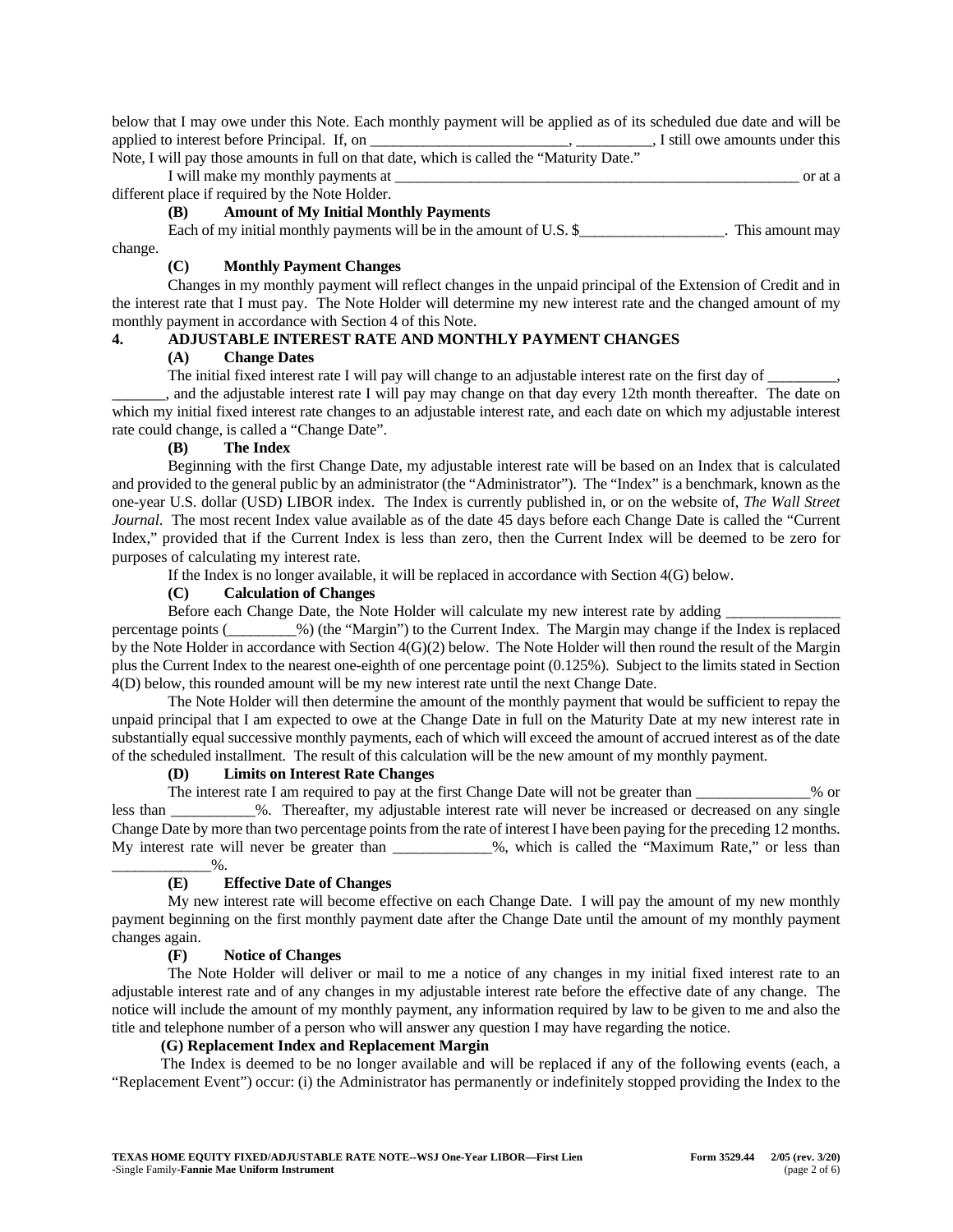general public; or (ii) the Administrator or its regulator issues an official public statement that the Index is no longer reliable or representative.

If a Replacement Event occurs, the Note Holder will select a new index (the "Replacement Index") and may also select a new margin (the "Replacement Margin"), as follows:

> (1) If a replacement index has been selected or recommended for use in consumer products, including residential adjustable-rate mortgages, by the Board of Governors of the Federal Reserve System, the Federal Reserve Bank of New York, or a committee endorsed or convened by the Board of Governors of the Federal Reserve System or the Federal Reserve Bank of New York at the time of a Replacement Event, the Note Holder will select that index as the Replacement Index.

> (2) If a replacement index has not been selected or recommended for use in consumer products under Section (G)(1) at the time of a Replacement Event, the Note Holder will make a reasonable, good faith effort to select a Replacement Index and a Replacement Margin that, when added together, the Note Holder reasonably expects will minimize any change in the cost of the loan, taking into account the historical performance of the Index and the Replacement Index.

The Replacement Index and Replacement Margin, if any, will be operative immediately upon a Replacement Event and will be used to determine my interest rate and monthly payments on Change Dates that are more than 45 days after a Replacement Event. The Index and Margin could be replaced more than once during the term of my Note, but only if another Replacement Event occurs. After a Replacement Event, all references to the "Index" and "Margin" will be deemed to be references to the "Replacement Index" and "Replacement Margin."

The Note Holder will also give me notice of my Replacement Index and Replacement Margin, if any, and such other information required by applicable law and regulation.

# **5. FIXED INTEREST RATE CONVERSION OPTION**

#### **(A) Option to Convert to Fixed Rate**

I have a Conversion Option that I can exercise unless I am in default or this Section 5(A) will not permit me to do so. The "Conversion Option" is my option to convert the interest rate I am required to pay by this Note from an adjustable rate with interest rate limits to the fixed rate calculated under Section 5(B) below.

The conversion can only take place on the first, second or third Change Date. Each Change Date on which my interest rate can convert from an adjustable rate to a fixed rate also is called the "Conversion Date." **I can convert my interest rate only on one of these three Conversion Dates.**

If I want to exercise the Conversion Option, I must first meet certain conditions. Those conditions are that: (i) I must give the Note Holder notice that I want to do so; (ii) on the Conversion Date, I must not be in default under the Note or the Security Instrument; (iii) by a date specified by the Note Holder, I must pay the Note Holder a conversion fee of U.S. \$  $\ddot{\text{s}}$  ; and (iv) I must sign and give the Note Holder any documents the Note Holder requires to effect the conversion.

#### **(B) Calculation of Fixed Rate**

My new, fixed interest rate will be equal to Fannie Mae's required net yield as of a date and time of day specified by the Note Holder for: (i) if the original term of this Note is greater than 15 years, 30-year fixed rate first mortgages covered by applicable 60-day mandatory delivery commitments, plus five-eighths of one percentage point (0.625%), rounded to the nearest one-eighth of one percentage point (0.125%); or (ii) if the original term of this Note is 15 years or less, 15-year fixed rate first mortgages covered by applicable 60-day mandatory delivery commitments, plus five-eighths of one percentage point (0.625%), rounded to the nearest one-eighth of one percentage point (0.125%). If this required net yield cannot be determined because the applicable commitments are not available, the Note Holder will determine my interest rate by using comparable information. My new rate calculated under this Section 5(B) will not be greater than the Maximum Rate stated in Section 4(D) above.

#### **(C) New Payment Amount and Effective Date**

If I choose to exercise the Conversion Option, the Note Holder will determine the amount of the monthly payment that would be sufficient to repay the unpaid principal I am expected to owe on the Conversion Date in full on the Maturity Date at my new fixed interest rate in substantially equal successive monthly payments. The result of this calculation will be the new amount of my monthly payment. Beginning with my first monthly payment after the Conversion Date, I will pay the new amount as my monthly payment until the Maturity Date.

#### **6. BORROWER'S RIGHT TO PREPAY**

I have the right to make payments of Principal at any time before they are due. A payment of Principal only is known as a "Prepayment." When I make a Prepayment, I will tell the Note Holder in writing that I am doing so. I may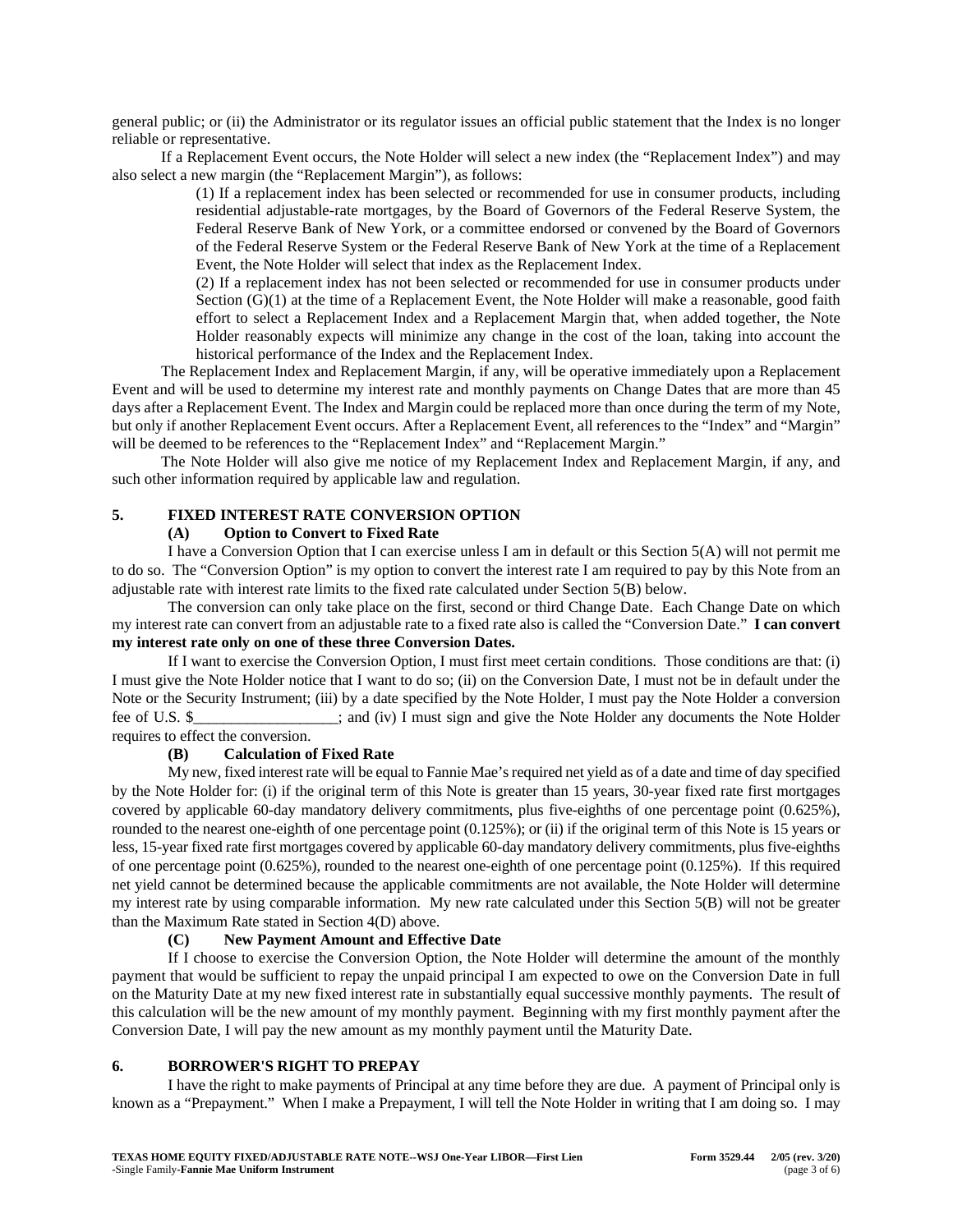not designate a payment as a Prepayment if I have not made all the monthly payments due under this Note.

I may make a full Prepayment or partial Prepayments without paying any Prepayment charge. The Note Holder will use my Prepayments to reduce the amount of Principal that I owe under this Note. However, the Note Holder may apply my Prepayment to the accrued and unpaid interest on the Prepayment amount before applying my Prepayment to reduce the Principal amount of this Note. If I make a partial Prepayment, there will be no changes in the due dates or amounts of my monthly payments unless the Note Holder agrees in writing to those changes. My partial Prepayment may reduce the amount of my monthly payments after the first Change Date following my partial Prepayment. However, any reduction due to my partial Prepayment may be offset by an interest rate increase.

# **7. LOAN CHARGES**

All agreements between the Note Holder and me are expressly limited so that any interest, loan charges, or fees (other than interest) collected or to be collected from me, any owner or the spouse of any owner of the property described above in connection with the origination, evaluation, maintenance, recording, insuring or servicing of the Extension of Credit shall not exceed, in the aggregate, the highest amount allowed by applicable law.

If a law, which applies to this Extension of Credit and which sets maximum loan charges, is finally interpreted so that the interest or other loan charges collected or to be collected in connection with this Extension of Credit exceed the permitted limits, then: (a) any such loan charge shall be reduced by the amount necessary to reduce the charge to the permitted limit; and (b) any sums already collected from me that exceeded permitted limits will be refunded to me. The Note Holder will make this refund by making a payment to me. **The Note Holder's payment of any such refund will extinguish any right of action I might have arising out of such overcharge.**

It is the express intention of the Note Holder and me to structure this Extension of Credit to conform to the provisions of the Texas Constitution applicable to extensions of credit as defined by Section 50(a)(6), Article XVI of the Texas Constitution. If, from any circumstance whatsoever, any promise, payment, obligation or provision of this Note, the Security Instrument or any other loan document related to this Extension of Credit transcends the limit of validity prescribed by applicable law, then such promise, payment, obligation or provision shall be reduced to the limit of such validity, or eliminated as a requirement, if necessary for compliance with such law, and such document may be reformed by written notice from the Note Holder without the necessity of the execution of any new amendment or new document by me.

The provisions of this Section 6 shall supersede any inconsistent provision of this Note or the Security Instrument.

# **8. BORROWER'S FAILURE TO PAY AS REQUIRED**

# **(A) Late Charges for Overdue Payments**

If the Note Holder has not received the full amount of any monthly payment by the end of \_

calendar days after the date it is due, I will pay a late charge to the Note Holder. The amount of the charge will be \_\_\_\_\_\_% of my overdue payment of principal and interest. I will pay this late charge promptly but only once on each late payment.

## **(B) Default**

If I do not pay the full amount of each monthly payment on the date it is due, I will be in default.

#### **(C) Notice of Default**

If I am in default, the Note Holder may send me a written notice telling me that if I do not pay the overdue amount by a certain date, the Note Holder may require me to pay immediately the full amount of Principal that has not been paid and all the interest that I owe on that amount. That date must be at least 30 days after the date on which the notice is mailed to me or delivered by other means. This Note may not be accelerated because of a decrease in the market value of the property described above or because of the property owner's default under any indebtedness not evidenced by this Note or the Security Instrument.

#### **(D) No Waiver By Note Holder**

Even if, at a time when I am in default, the Note Holder does not require me to pay immediately in full as described above, the Note Holder will still have the right to do so if I am in default at a later time.

# **(E) Payment of Note Holder's Costs and Expenses**

If the Note Holder has required me to pay immediately in full as described above, the Note Holder will have the right to be paid back by me for all of its costs and expenses in enforcing this Note to the extent not prohibited by applicable law, including Section 50(a)(6) Article XVI of the Texas Constitution. Those expenses include, for example, reasonable attorneys' fees. I understand that these expenses are not contemplated as fees to be incurred in connection with maintaining or servicing this Extension of Credit.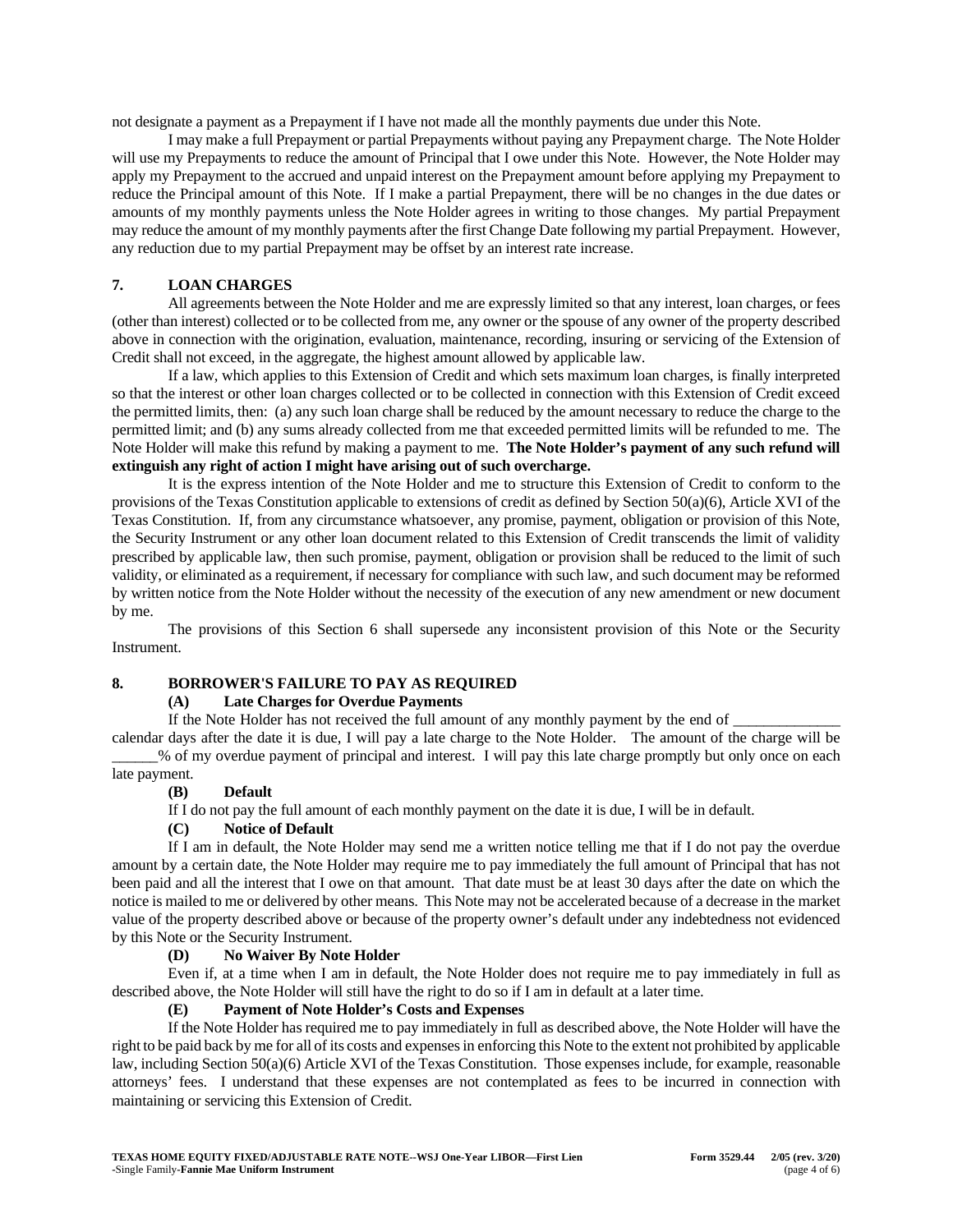# **9. GIVING OF NOTICES**

Unless applicable law requires a different method, any notice that must be given to me under this Note will be given by delivering it or by mailing it by first class mail to me at the Property Address above or at a different address if I give the Note Holder a notice of my different address.

Any notice that must be given to the Note Holder under this Note will be given by delivering it or by mailing it by first class mail to the Note Holder at the address stated in Section 3(A) above or at a different address if I am given a notice of that different address. However, if the purpose of the notice is to notify Note Holder of failure to comply with Note Holder's obligations under this Extension of Credit, or noncompliance with any provisions of the Texas Constitution applicable to extensions of credit as defined by Section  $50(a)(6)$ , Article XVI of the Texas Constitution, then notice by certified mail is required.

# **10. OBLIGATIONS OF PERSONS UNDER THIS NOTE**

Subject to the limitation of personal liability described below, each person who signs this Note is responsible for ensuring that all of my promises and obligations in this Note are performed, including the payment of the full amount owed. Any person who takes over these obligations is also so responsible.

I understand that Section 50(a)(6)(C), Article XVI of the Texas Constitution provides that this Note is given without personal liability against each owner of the property described above and against the spouse of each owner unless the owner or spouse obtained this Extension of Credit by actual fraud. This means that, absent such actual fraud, the Note Holder can enforce its rights under this Note solely against the property described above and not personally against any owner of such property or the spouse of an owner.

If this Extension of Credit is obtained by such actual fraud, I will be personally liable for the payment of any amounts due under this Note. This means that a personal judgment could be obtained against me if I fail to perform my responsibilities under this Note, including a judgment for any deficiency that results from Note Holder's sale of the property described above for an amount less than is owing under this Note.

If not prohibited by Section 50(a)(6)(C), Article XVI of the Texas Constitution, this Section 10 shall not impair in any way the right of the Note Holder to collect all sums due under this Note or prejudice the right of the Note Holder as to any promises or conditions of this Note.

# **11. WAIVERS**

**I and any other person who has obligations under this Note waive the rights of Presentment and Notice of Dishonor. "Presentment" means the right to require the Note Holder to demand payment of amounts due. "Notice of Dishonor" means the right to require the Note Holder to give notice to other persons that amounts due have not been paid.**

# **12. SECURED NOTE**

In addition to the protections given to the Note Holder under this Note, the Security Instrument, dated the same date as this Note, protects the Note Holder from possible losses that might result if I do not keep the promises that I make in this Note. That Security Instrument describes how and under what conditions I may be required to make immediate payment in full of all amounts I owe under this Note. Some of those conditions read as follows:

**Transfer of the Property or a Beneficial Interest in Borrower.** As used in this Section 17, "Interest in the Property" means any legal or beneficial interest in the Property, including, but not limited to, those beneficial interests transferred in a bond for deed, contract for deed, installment sales contract or escrow agreement, the intent of which is the transfer of title by Borrower at a future date to a purchaser.

If all or any part of the Property or any Interest in the Property is sold or transferred (or if Borrower is not a natural person and a beneficial interest in Borrower is sold or transferred) without Lender's prior written consent, Lender may require immediate payment in full of all sums secured by this Security Instrument. However, this option shall not be exercised by Lender if such exercise is prohibited by Applicable Law.

If Lender exercises this option, Lender shall give Borrower notice of acceleration. The notice shall provide a period of not less than 30 days from the date the notice is given in accordance with Section 14 within which Borrower must pay all sums secured by this Security Instrument. If Borrower fails to pay these sums prior to the expiration of this period, Lender may invoke any remedies permitted by this Security Instrument without further notice or demand on Borrower.